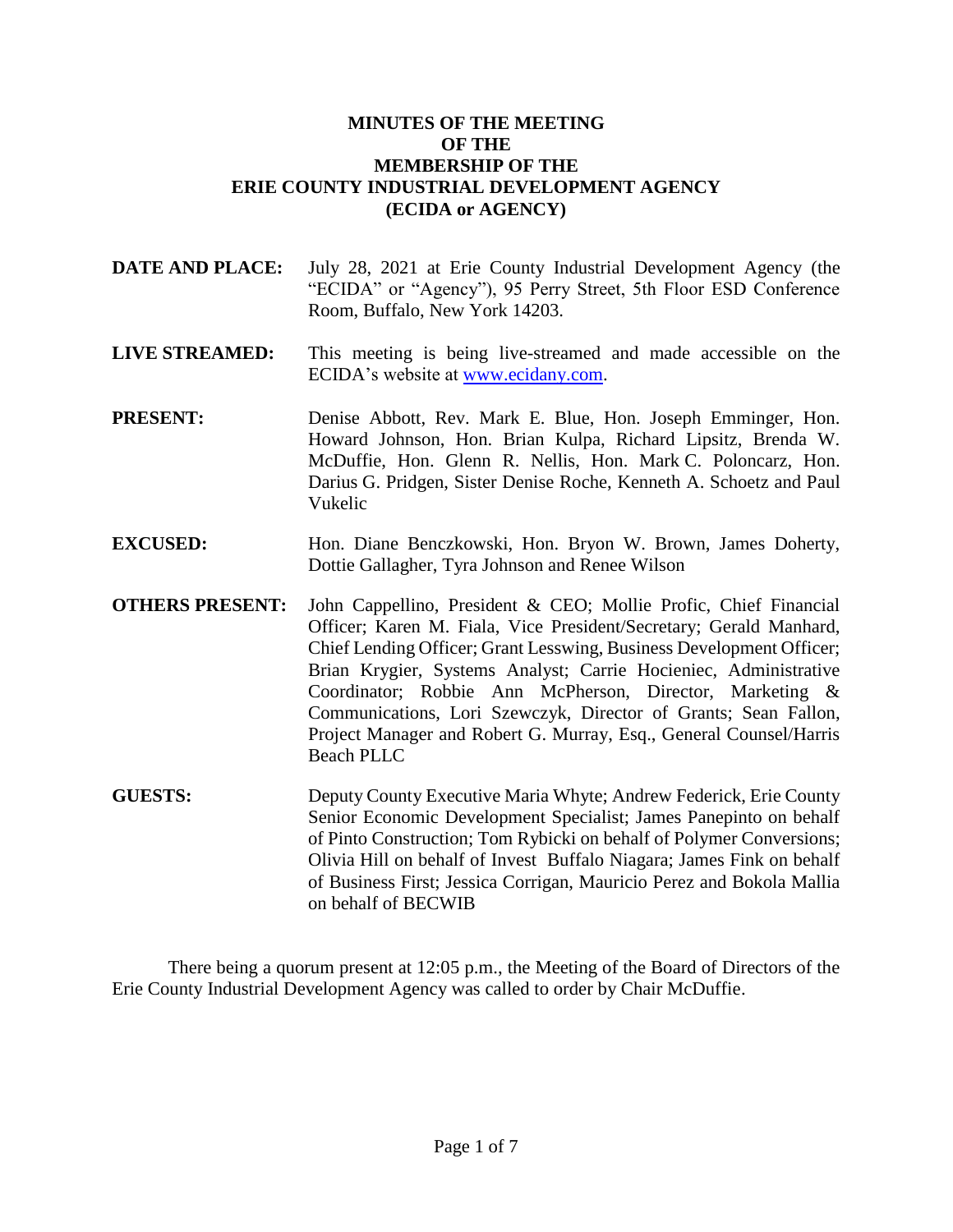### **MINUTES**

The minutes of the June 23, 2021 meeting of the members were presented. Mr. Poloncarz moved and Mr. Nellis seconded to approve of the minutes. Ms. McDuffie called for the vote and the minutes were unanimously approved.

#### **REPORTS/ACTION ITEMS/INFORMATION ITEMS**

Financial Report. Ms. Profic noted that the ECIDA finished the month of June with total assets of \$29.1M and net assets were \$20.7M. The monthly income statement shows an overall net loss of \$90,000 for June. Operating revenues of \$216,000 were short of our monthly budgeted total by \$7,000. Operating expenses of \$196,000 were under budget by \$21,000. Under Special Project Grants, \$99,000 of PPE grant funds were disbursed to 18 grantees in June. The year-todate Income Statement shows revenues of \$1.5M, including administrative fee revenue of \$1.1M. Through June, the Agency has recognized 62% of our annual budgeted administrative fees. Expenses of \$1.2M are \$69,000 below budget. Special project grants, including EDA CARES Act funding, passed through to RDC of \$3.2M and distributions of PPE grant funding. Ms. Profic pointed out that the \$1M allocated for the PPE grant program was done so out of the IDA's excess general funds that had built up over the years, essentially coming out of the savings account. Ms. Profic stated that because those grants must be expensed in the current year, we can expect to continue to see a net loss going forward. Similarly, strategic initiatives are funds that have been Board approved to use from UDAG funds. After taking into account the strategic initiatives and depreciation, there is currently a net loss of \$345,000 for the year.

At this point in time Mr. Emminger joined the meeting.

At this point in time, Mr. Blue joined the meeting.

Ms. McDuffie directed that the report be received and filed.

2021 Tax Incentive Induced/Closing Schedule/Estimated Real Property Tax Impact. Ms. Fiala presented this report. Ms. McDuffie directed that the report be received and filed.

ECIDA's COVID-19 Disaster Emergency Grant Program Conclusion. Ms. O'Keefe presented an update to members noting the grant program has now expired as the authority to provide grants expired when the COVID-19 State of Emergency declaration was terminated by Governor Cuomo.

At this point in time, Mr. Pridgen joined the meeting.

Mr. Poloncarz commended ECIDA staff for their efforts to provide grants to Erie County businesses.

Ms. McDuffie directed that the report be received and filed.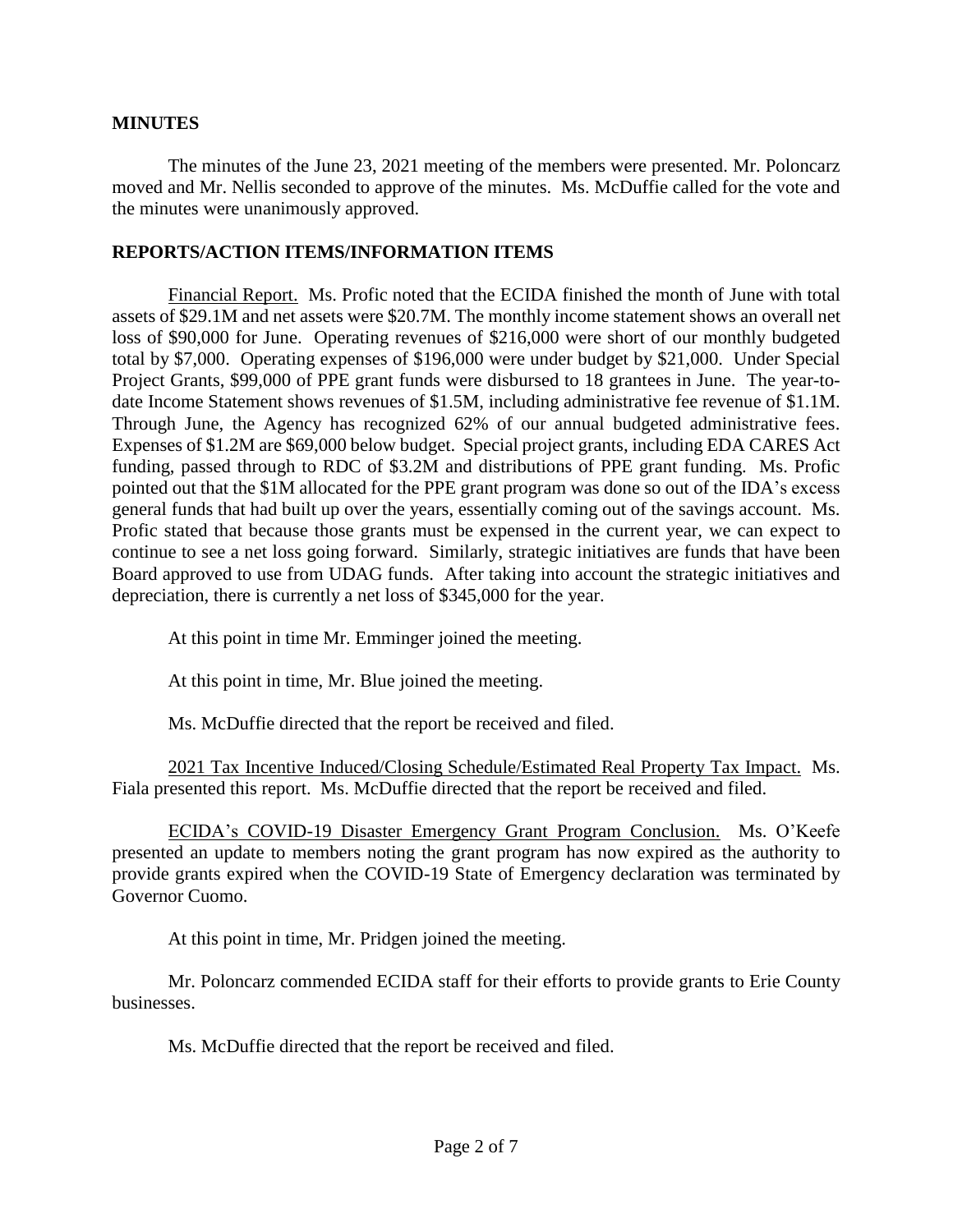Approval of Resolution to Request Release of Federal Interest in the RDC Loan Fund. Mr. Manhard described the Federal EDA release of its interest in the Revolving Loan Funds.

Mr. Pridgen moved and Mr. Nellis seconded to approve of the resolution with regard to releasing the EDA's federal interest in the RDC Loan Fund. Ms. McDuffie called for the vote and the following resolution was unanimously approved:

### RESOLUTION OF THE ERIE COUNTY INDUSTRIAL DEVELOPMENT AGENCY (THE "RLF BOARD" OR "AGENCY") REQUESTING THE RELEASE OF THE ECONOMIC DEVELOPMENT ADMINISTRATION (THE "EDA") INTEREST IN THE REVOLVING LOAN FUND

Approval of Resolution to Contract with Consultant to Prepare the Comprehensive Economic Development Strategy (CEDS) Update. Ms. Szewczyk described the CEDS Plan requirements for the ECIDA and Federal grant applicants within Erie County and the need for ECIDA to engage a consultant to assist with developing the updated CEDS Plan.

Mr. Poloncarz moved and Mr. Lipsitz seconded to approve of the resolution with regard to engaging a consultant to prepare updates to the CEDS Plan. Ms. McDuffie called for the vote and the following resolution was unanimously approved:

RESOLUTION OF THE ERIE COUNTY INDUSTRIAL DEVELOPMENT AGENCY AUTHORIZING THE AGENCY (i) TO ENTER INTO A CONTRACT WITH MRB GROUP TO PROVIDE ECONOMIC DEVELOPMENT CONSULTING SERVICES TO PREPARE THE 2022-2026 CEDS UPDATE AND ECONOMIC RECOVERY PLAN AND (ii) TO CONTRACT WITH THE U.S. ECONOMIC DEVELOPMENT ADMINISTRATION TO RECEIVE A LOCAL TECHNICAL ASSISTANCE PROGRAM GRANT AWARD TO FUND THE 2022-2026 CEDS UPDATE AND ECONOMIC RECOVERY PLAN

Policy Committee Update. Mr. Lipsitz presented the report of the most recently held Policy Committee meeting. Ms. McDuffie directed that the report be received and filed.

# **INDUCEMENT RESOLUTIONS**

132 Dingens Street, LLC, 132 Dingens Street, Buffalo, New York. Ms. Fiala reviewed this proposed sales tax exemption, mortgage recording tax exemption, and real property tax abatement benefit project which consists of the construction of an 81,000 sq. ft. facility for lease to warehouse/distribution/light manufacturing tenants.

Mr. Poloncarz expressed support of the project and thanked the applicant for its investment.

As a condition precedent of receiving Financial Assistance, and as a material term or condition as approved by the Agency in connection with the Project, the Company covenants and agrees and understands that it must, subject to potential modification, termination and/or recapture of Financial Assistance for failure to meet and maintain the commitments and thresholds as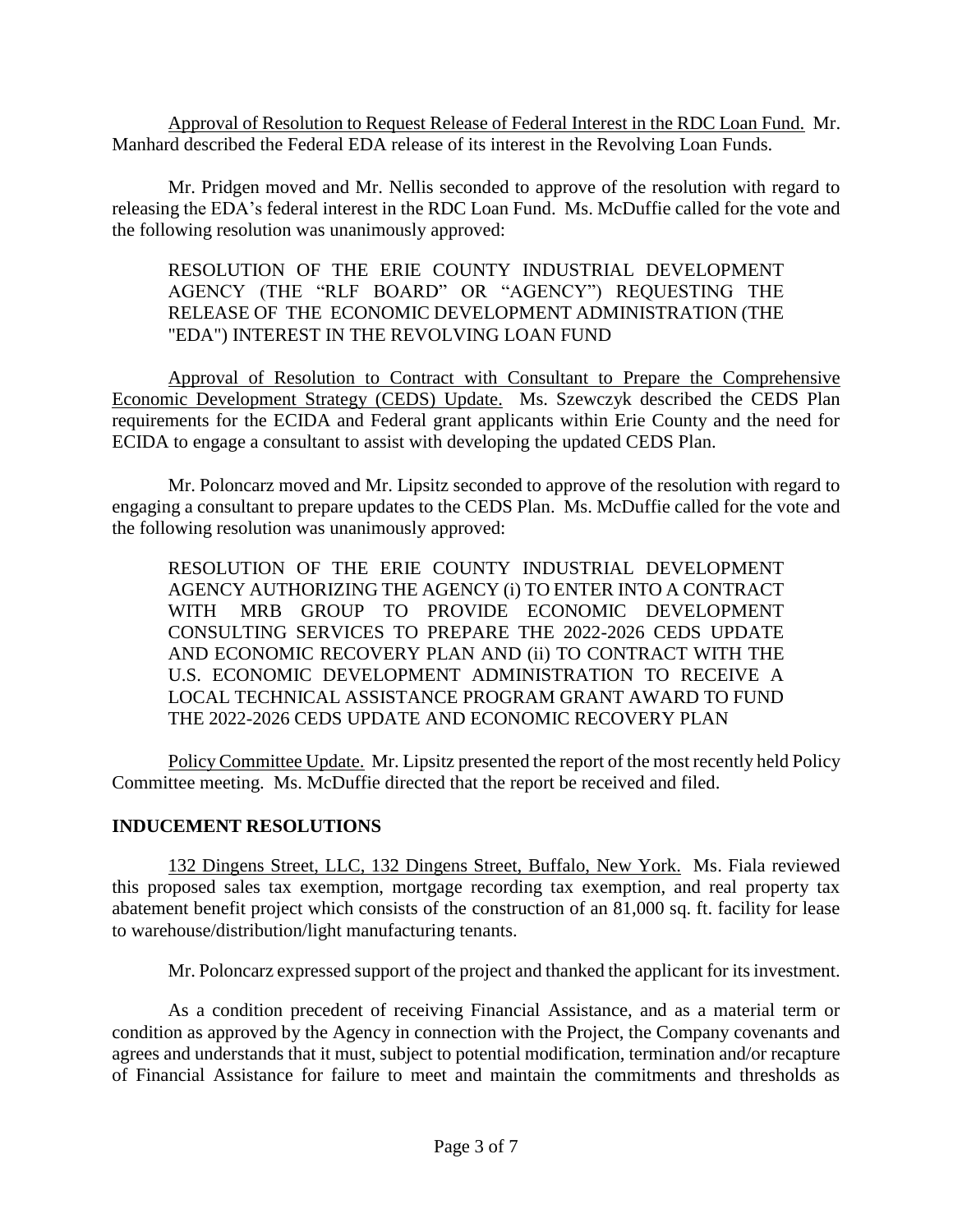described below, submit, on an annual basis or as otherwise indicated below through the termination of the PILOT Agreement, a certification, as so required by the Agency, confirming:

- (i) Investment Commitment- the total investment actually made with respect to the Project at the time of Project completion equals or exceeds \$6,332,500 (which represents the product of 85% multiplied by \$7,450,000, being the total project cost as stated in the Company's application for Financial Assistance).
- (ii) Employment Commitment that there are at least 20 existing full time equivalent ("FTE") employees located at, or to be located at, the Facility as stated in the Company's application for Financial Assistance; and
	- the number of current FTE employees in the then current year at the Facility; and
	- $\bullet$  that within two (2) years of Project completion, the Company has maintained and created FTE employment at the Facility equal to 20 FTE employees [representing the product of 85% multiplied by 23 (being the 2 new FTE employee positions proposed to be created by the Company as stated in its Application)]. In an effort to confirm and verify the Company's employment numbers, the Agency requires that, at a minimum, the Company provide employment data to the Agency on a quarterly basis, said information to be provided on the Agency's "Quarterly Employment Survey" form to be made available to the Company by the Agency.
- (iii) Local Labor Commitment that the Company adheres to and complies with the Agency's Local Labor Workforce Certification Policy on a quarterly basis during the construction period.
- (iv) Equal Pay Commitment that the Company adheres to and complies with the Agency's Pay Equity Policy.
- (v) Unpaid Real Property Tax Policy Commitment that the Company is compliant with the Agency's Unpaid Real Property Tax Policy.

Mr. Lipsitz and Ms. McDuffie commended the applicant for its MWBE efforts and initiatives.

Mr. Poloncarz moved and Mr. Johnson seconded to approve the Project. Ms. McDuffie then called for the vote and the following resolution was unanimously approved:

RESOLUTION OF THE ERIE COUNTY INDUSTRIAL DEVELOPMENT AGENCY: (i) ACCEPTING THE APPLICATION OF 132 DINGENS ST, LLC, PINTO CONSTRUCTION SERVICES, INC. AND/OR INDIVIDUAL(S) OR AFFILIATE(S), SUBSIDIARY(IES), OR ENTITY(IES) FORMED OR TO BE FORMED ON ITS BEHALF (INDIVIDUALLY, AND/OR COLLECTIVELY, THE "COMPANY") IN CONNECTION WITH A CERTAIN PROJECT DESCRIBED BELOW; (ii) RATIFYING THE SCHEDULING, NOTICING,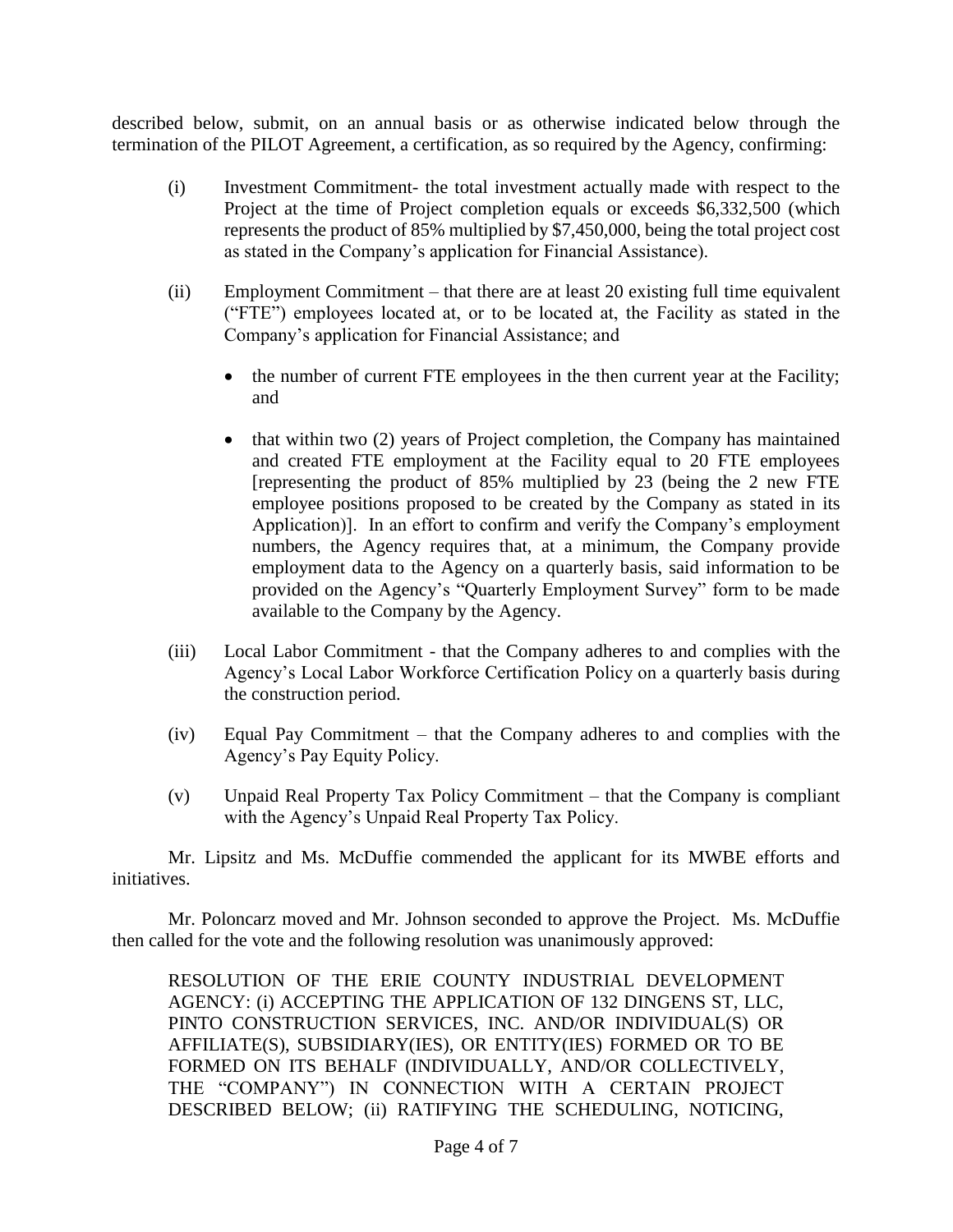AND CONDUCTING OF A PUBLIC HEARING IN CONNECTION WITH THE PROJECT; (iii) MAKING A DETERMINATION PURSUANT TO THE STATE ENVIRONMENTAL QUALITY REVIEW ACT; (iv) APPOINTING THE COMPANY, OR ITS DESIGNEE, AS ITS AGENT TO UNDERTAKE THE PROJECT; (v) AUTHORIZING THE UNDERTAKING OF THE PROJECT TO PROVIDE FINANCIAL ASSISTANCE TO THE COMPANY IN THE FORM OF (A) A SALES TAX EXEMPTION BENEFIT FOR PURCHASES AND RENTALS RELATED TO THE ACQUISITION, CONSTRUCTION AND EQUIPPING OF THE PROJECT, (B) A MORTGAGE RECORDING TAX EXEMPTION BENEFIT FOR FINANCING RELATED TO THE PROJECT, AND (C) A PARTIAL ABATEMENT FROM REAL PROPERTY TAXES BENEFIT THROUGH THE PILOT AGREEMENT; AND (vi) AUTHORIZING THE NEGOTIATION AND EXECUTION OF A LEASE AGREEMENT, LEASEBACK AGREEMENT, A PAYMENT-IN-LIEU-OF-TAX AGREEMENT, AN AGENT AND FINANCIAL ASSISTANCE PROJECT AGREEMENT, AND RELATED DOCUMENTS

Polymer Conversions, Inc., 5732 Big Tree Road, Orchard Park, New York. Ms. Fiala reviewed this proposed sales tax exemption, mortgage recording tax exemption, and real property tax abatement benefit project which consists of the current 39,000 sq. ft. facility to be expanded by 41,000 sq. ft.

As a condition precedent of receiving Financial Assistance, and as a material term or condition as approved by the Agency in connection with the Project, the Company covenants and agrees and understands that it must, subject to potential modification, termination and/or recapture of Financial Assistance for failure to meet and maintain the commitments and thresholds as described below, submit, on an annual basis or as otherwise indicated below through the termination of the PILOT Agreement, a certification, as so required by the Agency, confirming:

- (i) Investment Commitment- the total investment actually made with respect to the Project at the time of Project completion equals or exceeds \$12,112,500 (which represents the product of 85% multiplied by \$14,250,000, being the total project cost as stated in the Company's application for Financial Assistance).
- (ii) Employment Commitment that there are at least 125 existing full time equivalent ("FTE") employees located at, or to be located at, the Facility as stated in the Company's application for Financial Assistance (the "Baseline FTE"); and
	- the number of current FTE employees in the then current year at the Facility; and
	- that within two (2) years of Project completion, the Company has maintained and created FTE employment at the Facility equal to 138 FTE employees [representing the sum of (x) 125 Baseline FTE and (y) 13 FTE employees, being the product of 85% multiplied by 15 (being the 15 new FTE employee positions proposed to be created by the Company as stated in its Application)]. In an effort to confirm and verify the Company's employment numbers, the Agency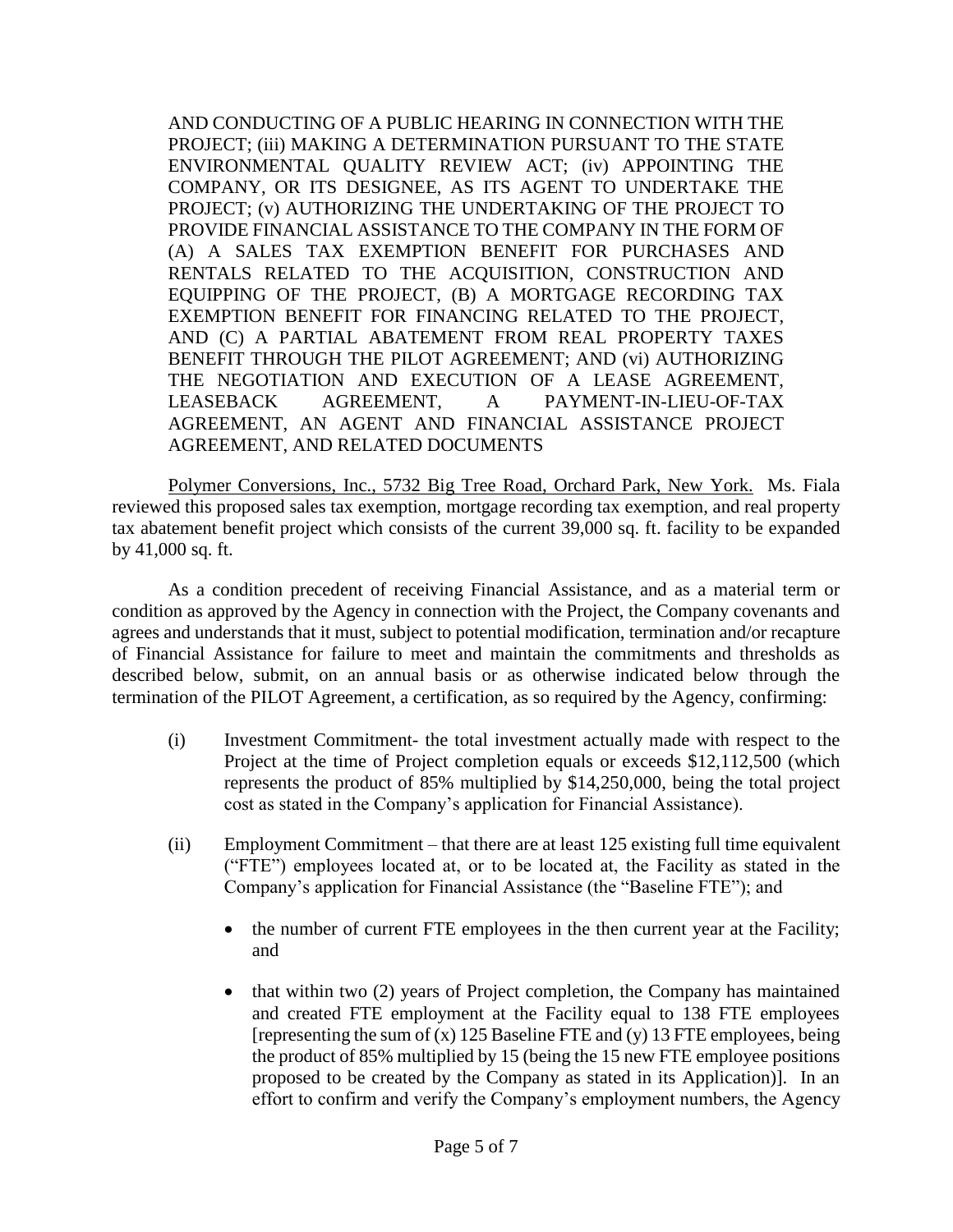requires that, at a minimum, the Company provide employment data to the Agency on a quarterly basis, said information to be provided on the Agency's "Quarterly Employment Survey" form to be made available to the Company by the Agency.

- (iii) Local Labor Commitment that the Company adheres to and complies with the Agency's Local Labor Workforce Certification Policy on a quarterly basis during the construction period.
- (iv) Equal Pay Commitment that the Company adheres to and complies with the Agency's Pay Equity Policy.
- (v) Unpaid Real Property Tax Policy Commitment that the Company is compliant with the Agency's Unpaid Real Property Tax Policy.

Sister Denise moved and Mr. Vukelic seconded to approve the Project. Ms. McDuffie then called for the vote and the following resolution was unanimously approved:

RESOLUTION OF THE ERIE COUNTY INDUSTRIAL DEVELOPMENT AGENCY: (i) ACCEPTING THE APPLICATION OF POLYMER CONVERSIONS, INC., AND/OR INDIVIDUAL(S) OR AFFILIATE(S), SUBSIDIARY(IES), OR ENTITY(IES) FORMED OR TO BE FORMED ON ITS BEHALF (INDIVIDUALLY, AND/OR COLLECTIVELY, THE "COMPANY") IN CONNECTION WITH A CERTAIN PROJECT DESCRIBED BELOW; (ii) RATIFYING THE SCHEDULING, NOTICING, AND CONDUCTING OF A PUBLIC HEARING IN CONNECTION WITH THE PROJECT; (iii) MAKING A DETERMINATION PURSUANT TO THE STATE ENVIRONMENTAL QUALITY REVIEW ACT; (iv) APPOINTING THE COMPANY, OR ITS DESIGNEE, AS ITS AGENT TO UNDERTAKE THE PROJECT; (v) AUTHORIZING THE UNDERTAKING OF THE PROJECT TO PROVIDE FINANCIAL ASSISTANCE TO THE COMPANY IN THE FORM OF (A) A SALES TAX EXEMPTION BENEFIT FOR PURCHASES AND RENTALS RELATED TO THE ACQUISITION, CONSTRUCTION AND EQUIPPING OF THE PROJECT, (B) A MORTGAGE RECORDING TAX EXEMPTION BENEFIT FOR FINANCING RELATED TO THE PROJECT, AND (C) A PARTIAL ABATEMENT FROM REAL PROPERTY TAXES BENEFIT THROUGH THE PILOT AGREEMENT; AND (vi) AUTHORIZING THE NEGOTIATION AND EXECUTION OF A LEASE AGREEMENT, LEASEBACK AGREEMENT, A PAYMENT-IN-LIEU-OF-TAX AGREEMENT, AN AGENT AND FINANCIAL ASSISTANCE PROJECT AGREEMENT, AND RELATED DOCUMENTS